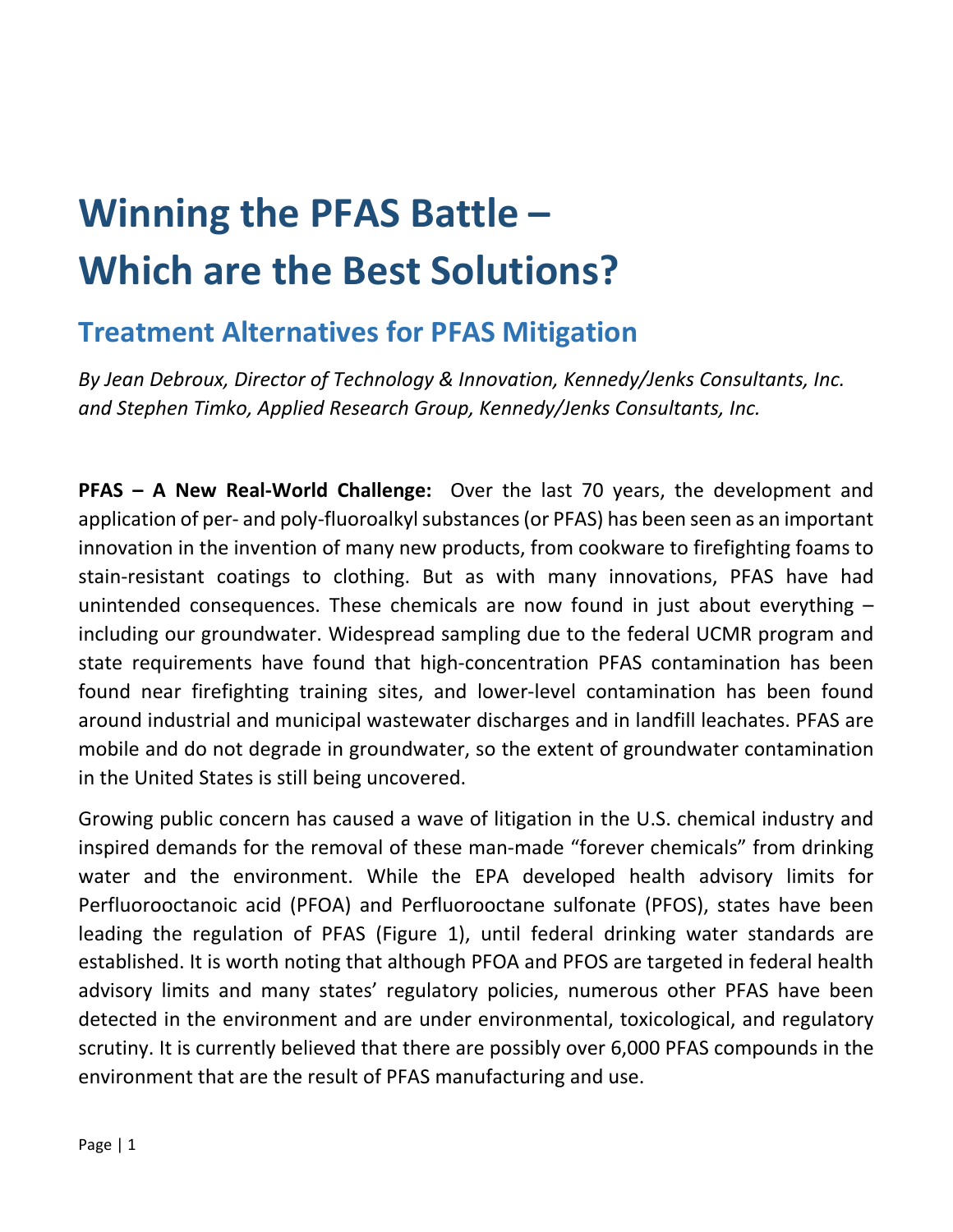#### **Figure 1: PFAS Policies by State (as of 10/27/21)**

#### 94 current policies in 31 states 72 adopted policies in 21 states



## **PFAS Treatment Options – Selecting the Technology to Remove PFAS**

In 2016, the Water Research Foundation funded a seminal study evaluating various treatment technologies for PFAS removal from drinking water. Granular Activated Carbon (GAC), Anion Exchange Resin (IX), High Pressure Membrane Filtration (reverse osmosis and nanofiltration) proved to be effective at PFAS removal (Figure 2). Due to high capital costs and brine generation attributed to reverse osmosis and nanofiltration, utilities are currently favoring GAC, IX, and/or blending. Although blending is not considered treatment, it can be effective at reducing contaminant levels to below regulatory levels.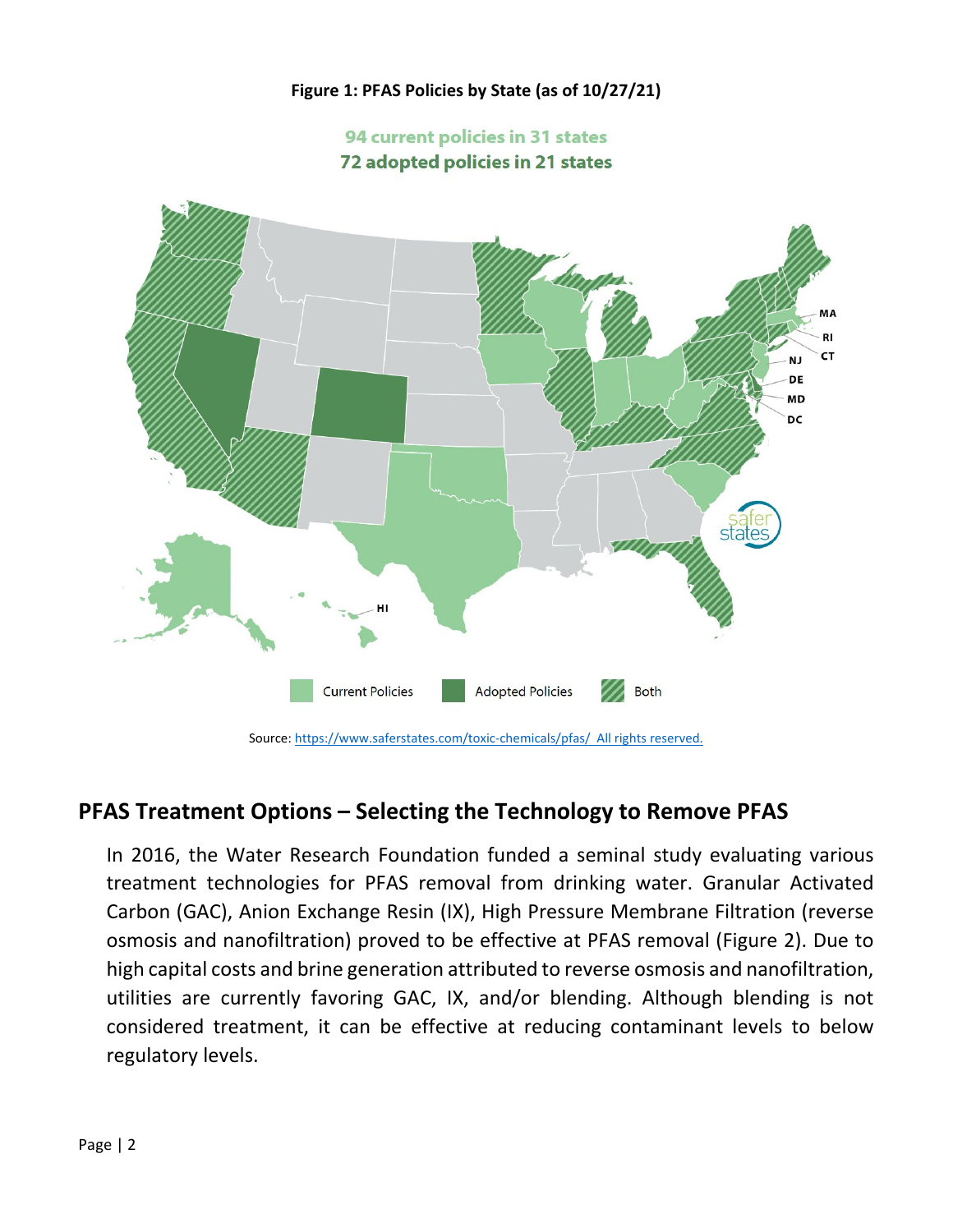As in every challenge to the water industry, the best solutions are dependent on several factors, and the smartest approach is to design treatment solutions that run efficiently, are operator-friendly, and are financially cost-effective. In our experience, the best approach involves collaboration with the utility every step of the way  $-$  evaluating treatment feasibility, effective water resource planning, treatment life-cycle cost estimation, construction approaches to meet tight schedules, and regulatory permitting efforts to assure public health.

#### **Select the Best Treatment:**

Granular Activated Carbon (GAC): GAC is currently the most accepted treatment technology for PFAS removal. There are various GAC products available that should be evaluated to determine which is best for the ground water quality you are treating. GAC requires a significant empty bed contact time (EBCT) which can result in large, or many, GAC vessels and significant cost to replace spent media. GAC filtration technology requires relatively little operations effort as the filters are placed in-line from the groundwater well to the distribution system or storage tank. GAC filter bed conditioning is recommended (via filter bed backwashing) to reduce preferential flow in the filter bed and extend media life. Care should be given to where chlorine is applied as GAC will reduce added chlorine and the GAC bed may be impacted. Any disinfection chemicals should be added after GAC filtration.

Ion Exchange (IX): Single use anion exchange resin is an effective, yet less common, treatment technology for PFAS removal. The number of facilities utilizing IX is increasing, however, as regulators and utilities are gaining confidence in the technology. IX has the advantage of requiring a much shorter EBCT than GAC so smaller, or fewer, vessels are required as compared to GAC. This is especially important for higher-flow centralized systems that treat more than one well or sites that are limited in footprint or require a lower-profile treatment system. IX has also shown the ability to remove smaller chain PFAS with greater efficiency than GAC so consideration of local current and future regulatory requirements should be considered. Despite these advantages that IX has over GAC, life-cycle costs are typically comparable as IX resin is significantly more expensive than GAC.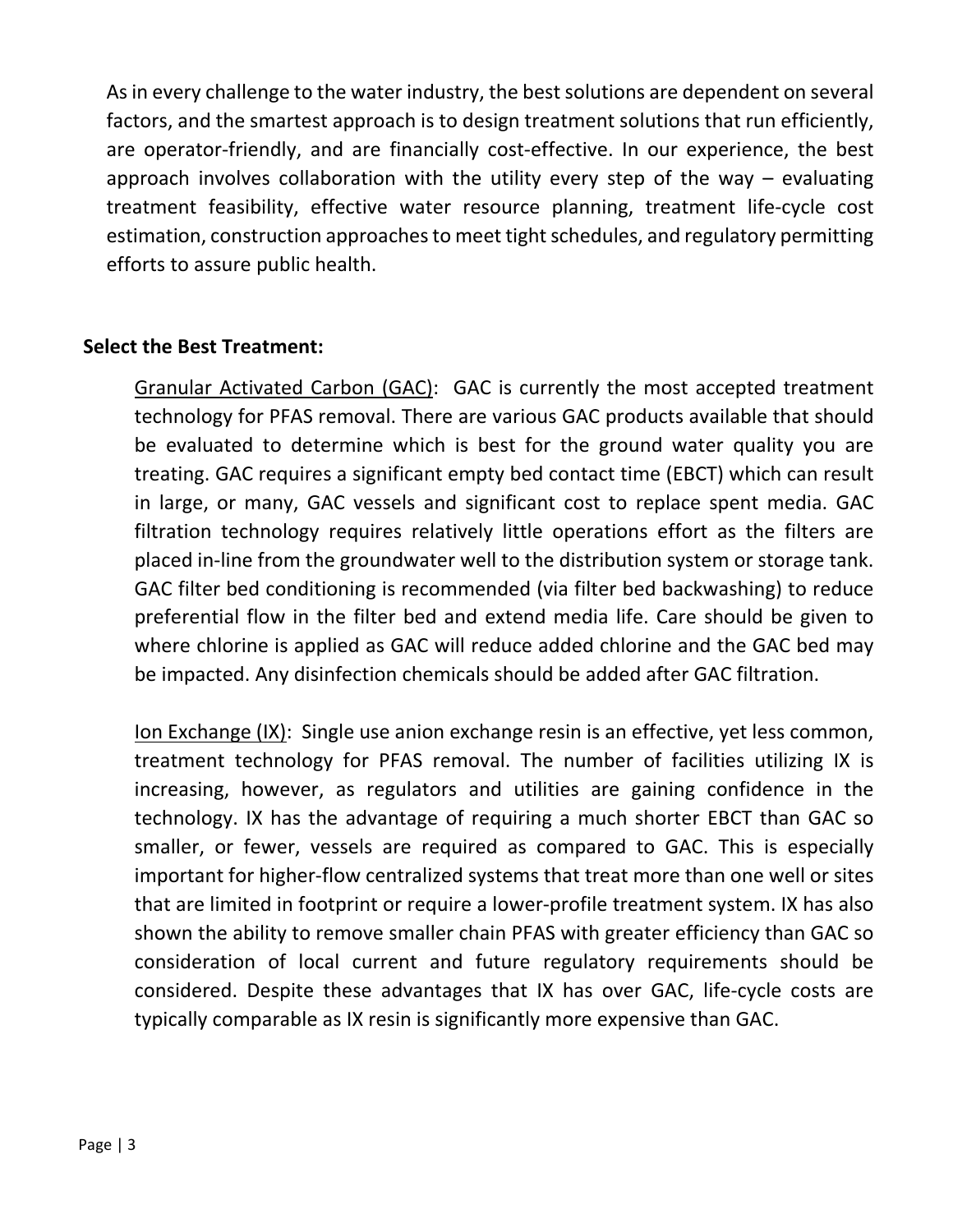### **Life-cycle cost considerations:**

When comparing life cycle costs between GAC and IX treatment systems, water quality is important. Constituents that naturally occur in groundwater can significantly shorten the life of either a GAC or IX filter bed, leading to more frequent replacement of the filter media. Once either the GAC or IX process is chosen, care should be taken in choosing from GAC or IX media products that are currently available in the marketplace. GAC carbons manufactured from different starting material or that contain manipulated pore sizes can have significantly different bed lives for a particular groundwater. Ion exchange media with various structures and resin types are available that should be considered for a particular application. As life-cycle costs for PFAS treatment systems are heavily skewed to Operations and Maintenance (O&M) costs due to spent media replacement, choosing the right adsorptive media can be critical to project success (Figure 3).

#### **Getting Groundwater Wells Up and Running Again:**

Utilities that have found PFAS in groundwaters have often shut down the wells to plan, design, and construct treatment facilities. In the meantime, some are forced to purchase more expensive imported water, thereby increasing project costs. This has resulted in very fast-paced projects where treatment evaluation, design and construction have been completed in under a year. Preparing for an accelerated schedule by pre-purchasing equipment, such as treatment vessels and media, or considering alternative delivery methods, such as design-build, can significantly shorten the length of the project and save the utility money.



#### **Figure 2: PFAS Treatment Alternatives (WRF 2016)**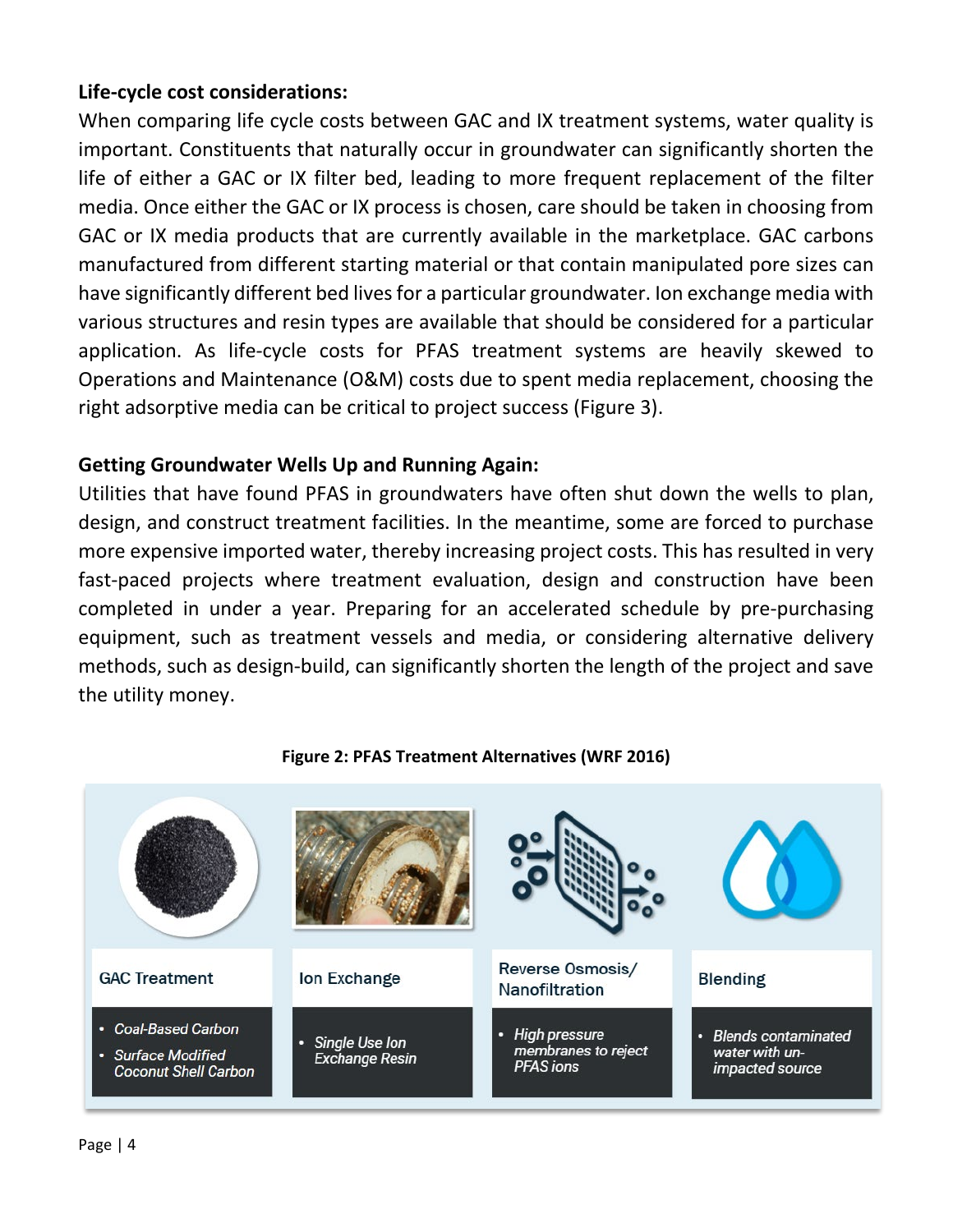| <b>Treatment Alternative</b> | <b>Pros</b>                                                                                                                                             | <b>Cons</b>                                                                                                                                        |
|------------------------------|---------------------------------------------------------------------------------------------------------------------------------------------------------|----------------------------------------------------------------------------------------------------------------------------------------------------|
|                              | $\checkmark$ Proven technology<br>Widely used for PFAS removal<br>✓<br>Good for long-chain PFAS<br>✓                                                    | Requires 10 min EBCT<br>$\times$<br>Less effective for short-chain PFAS<br>$\times$<br>TOC can limit bed life<br>$\times$                          |
|                              | $\checkmark$ Smaller footprint; 2 min EBCT<br>$\checkmark$ IX offers longer bed life than GAC<br>Good for higher PFAS<br>$\checkmark$<br>concentrations | × New and relatively untested for PFAS<br>$\times$ Other anions can limit bed life<br>$\times$ IX resin is 4 to 5 times more expensive<br>than GAC |

#### **Figure 3: Comparing GAC and IX Pros and Cons**

#### **CASE STUDIES FROM THE FIELD**

# **First Pilot Study: Preliminary and Final Design for Well 59, Eastern Municipal Water District, Perris, California**

In 2016, when the Eastern Municipal Water District's (EMWD) Well 59 was found to have exceeded the health advisory level for PFAS, it was taken out of service. At the time, little was known about treatment options and efficacy.

The team launched a pilot study, and their efforts helped foster state-of-the-art thinking; while there were studies being performed on the university level, EMWD and its consultants participated in one of the first bench-scale studies to simulate full-scale drinking operations of this technology on the West Coast.

The agency and engineering team worked together to provide regulators with critical information on the issues and potential technologies, ensuring confidence in the design and permitting process. After evaluation, a GAC-based PFAS treatment system was chosen. Regulatory issues were pro-actively addressed by having discussions with state regulatory staff, fostering dialogue with EMWD and conducting weekly planning meetings with stakeholders to restore well production as soon as possible.

This first-of-its-kind partnership took a collaborative approach to performing testing, interacting with regulatory staff and planning stakeholder meetings before identifying the right solution to bring Well 59 back in service.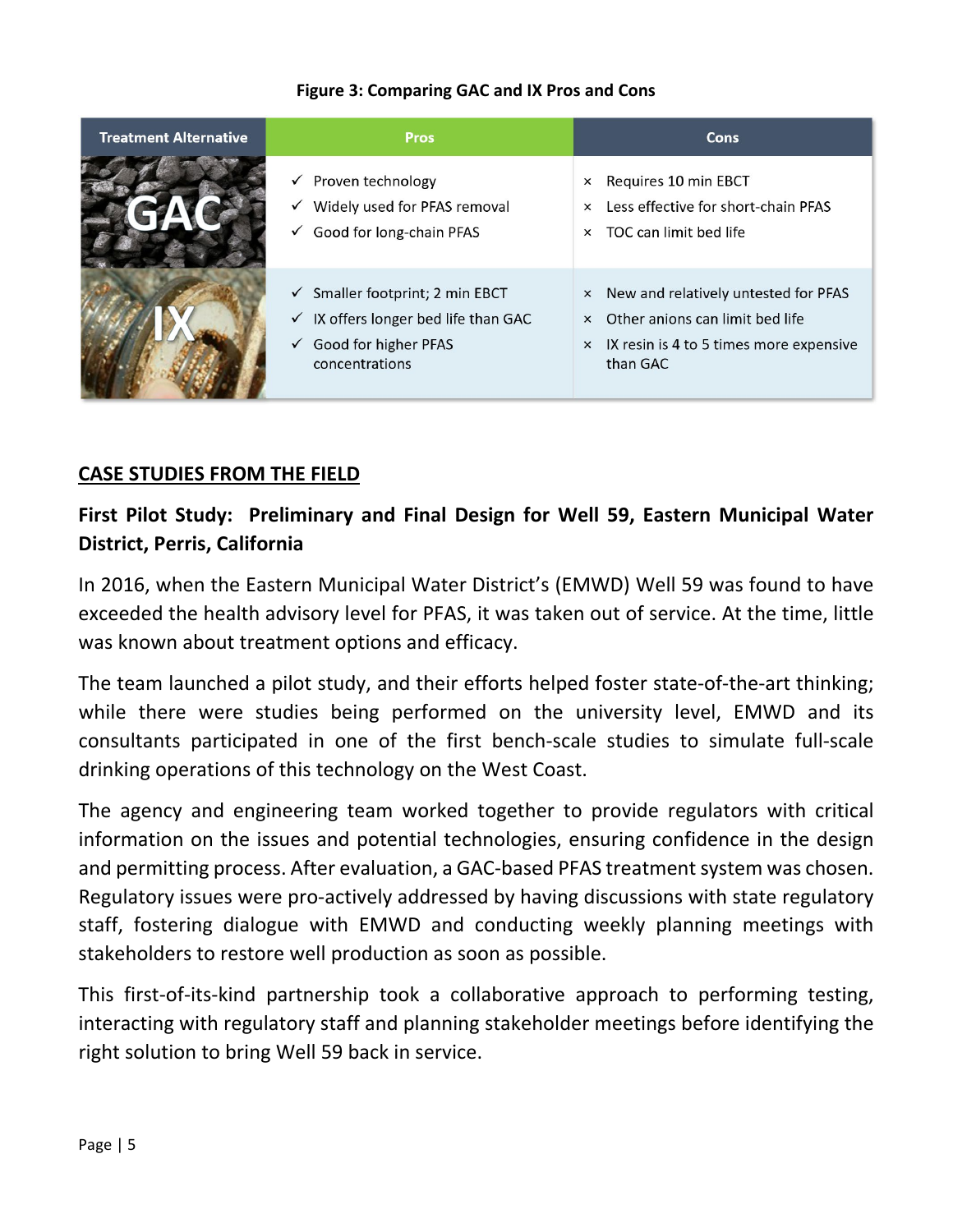# **First-In-Class Case Study: PFAS Groundwater Treatment Project, Santa Clarita Valley Water Agency, California**

Almost a third of the water used in the Santa Clarita Valley Water Agency (SCVWA) area comes from ground water sources, and 28 of the agency's 44 wells were impacted by PFAS. The agency needed to formulate a response plan to remove PFAS and get the wells back in service quickly to provide safe, high-quality water to residents.

The Agency's consultants conducted bench testing of treatment options and provided design and engineering services to construct the single-use ion exchange system that was identified as the right technology. To get the wells back in service quickly, the consultant developed pre-purchase specifications for the required treatment equipment. These wells began operating in November 2020.

This ion exchange technology is one of the first permitted in California for PFAS removal. "Nothing of this scope and speed has ever been seen in the water industry," said Kathie Martin, Santa Clarita Valley Water Agency, noting the start-to-finish timeline of only 10 months from design to the end of construction of a ion-exchange-based PFAS treatment system. This is considered lightning fast in the industry, particularly during COVID-19.



**Figure 4: SCVWA N Wells Operating Ion Exchange PFAS treatment system**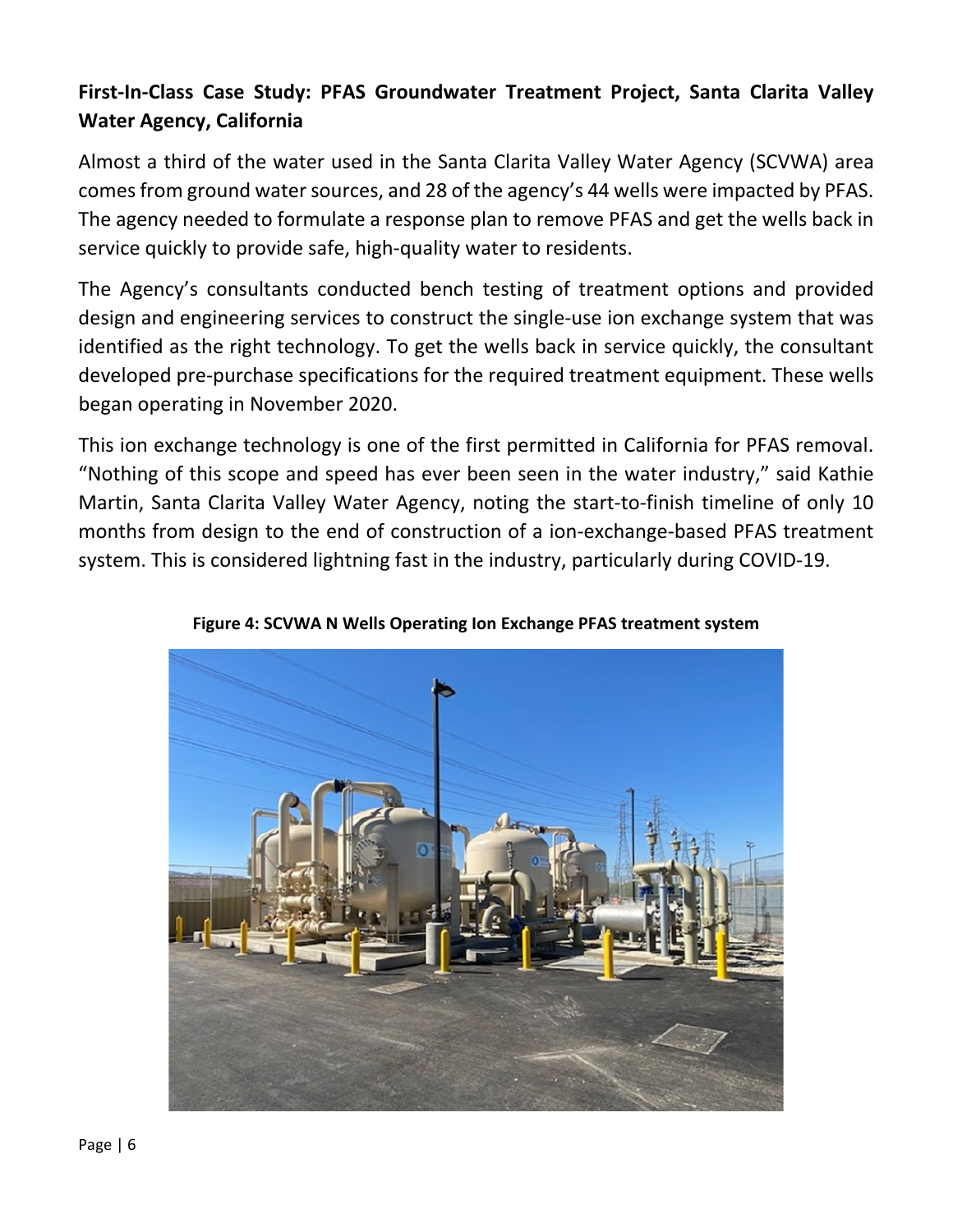# **Washington State's Largest PFAS Treatment: Ponders Wells Treatment Plant Replacement, Lakewood Water District, Lakewood, Washington**

The Ponders wellfield provides over 10% of Lakewood Water District's drinking water supply. The two wells are located down-gradient from McChord Field, where PFAScontaining fire-fighting foam was used. In 2018, the District asked Kennedy Jenks to evaluate treatment alternatives for the rising concentrations of PFAS, including PFOS and PFOA in the groundwater.

Due to near-identical water quality, the data from the Eastern Municipal Water District's Well 59 project was used to select the appropriate GAC media. By drawing on innovative solutions, the engineering firm and the District were able to design the system in four months and complete construction in 10 months. Since going online in January 2020, no target contaminants have been detected in the treated water. This site is the largest PFAS treatment system for drinking water in the state of Washington.



**Figure 5: Lakewood Ponders Wells Operating GAC PFAS Treatment System**